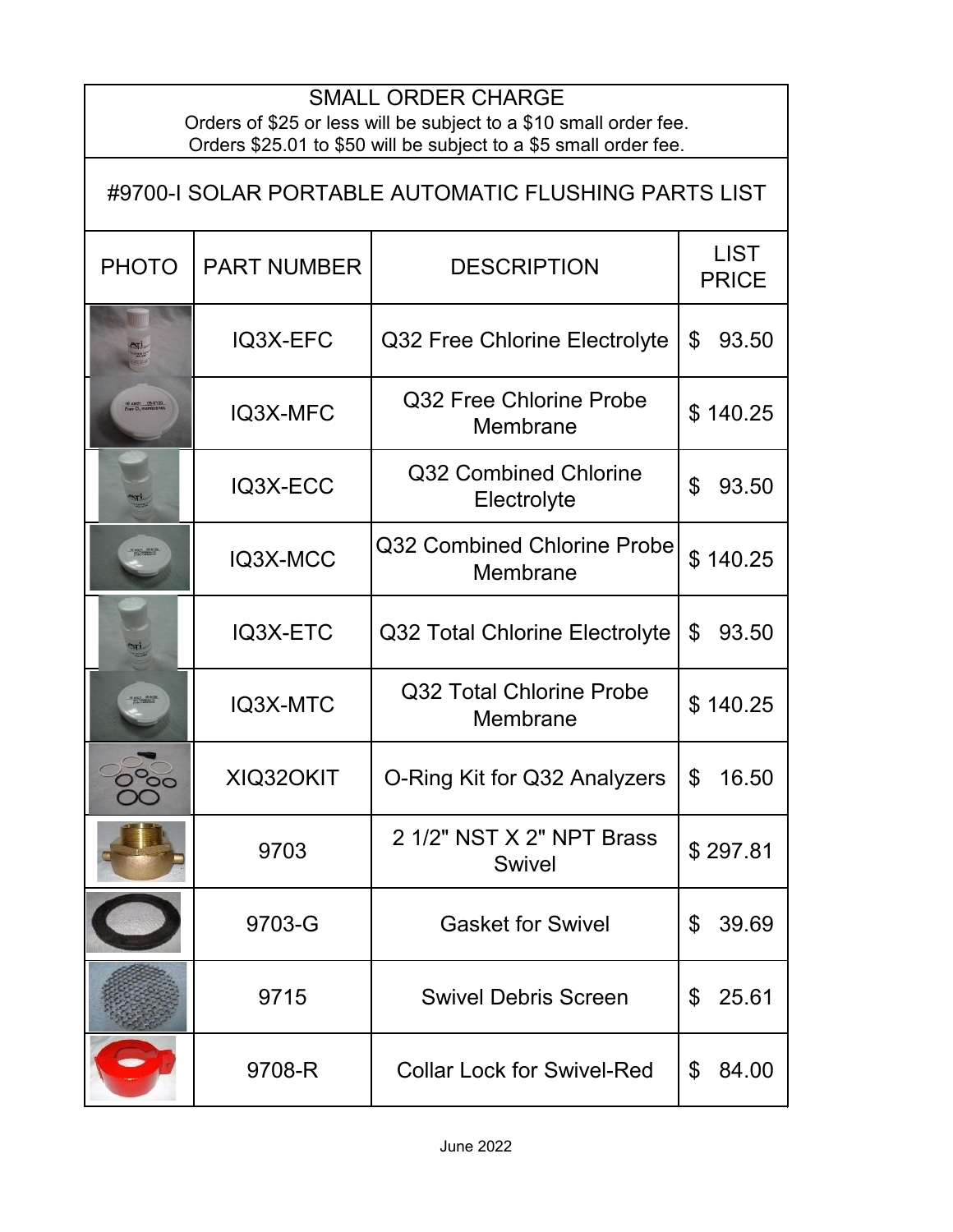|                                                                                              | <b>77F</b> | <b>Iron Neck</b><br>(requires 2 per unit)        | 22.09<br>\$ |  |  |
|----------------------------------------------------------------------------------------------|------------|--------------------------------------------------|-------------|--|--|
|                                                                                              | 9724       | Gasket for 9700<br>(requires 2 per unit)         | 9.11<br>\$  |  |  |
|                                                                                              | 9714       | Bolt for 9700<br>(requires 2 per unitt)          | \$<br>3.88  |  |  |
|                                                                                              | X9700-RED  | <b>Aluminum Box Red</b>                          | \$803.68    |  |  |
| 9701-R Box (1), 9702 Lock and Key (1), 9704 Screw for Plate (4), 9705 Nut for<br>Plate $(4)$ |            |                                                  |             |  |  |
|                                                                                              | 9702       | Cam Lock w/Key                                   | \$<br>38.88 |  |  |
|                                                                                              | 9704       | <b>Screw for Plate</b><br>(requires 4 per plate) | \$<br>1.33  |  |  |
|                                                                                              | 9705       | <b>Nut for Plate</b><br>(requires 4 per plate)   | \$<br>1.33  |  |  |
|                                                                                              | 9515       | 2" ICV Valve                                     | \$649.52    |  |  |
|                                                                                              | 197063     | Lithium Ion Battery 24V, 23 ah   $$ 1,790.25$    |             |  |  |
|                                                                                              | 197064     | LCD Display for 24V 23 ah<br><b>Battery</b>      | \$115.50    |  |  |
|                                                                                              | 197065     | Charger for 24V 23 ah Battery                    | \$346.50    |  |  |
|                                                                                              | 197523     | 1 1/2" PVC Plug                                  | \$<br>11.63 |  |  |
|                                                                                              | HV458200   | Solenoid                                         | \$106.61    |  |  |